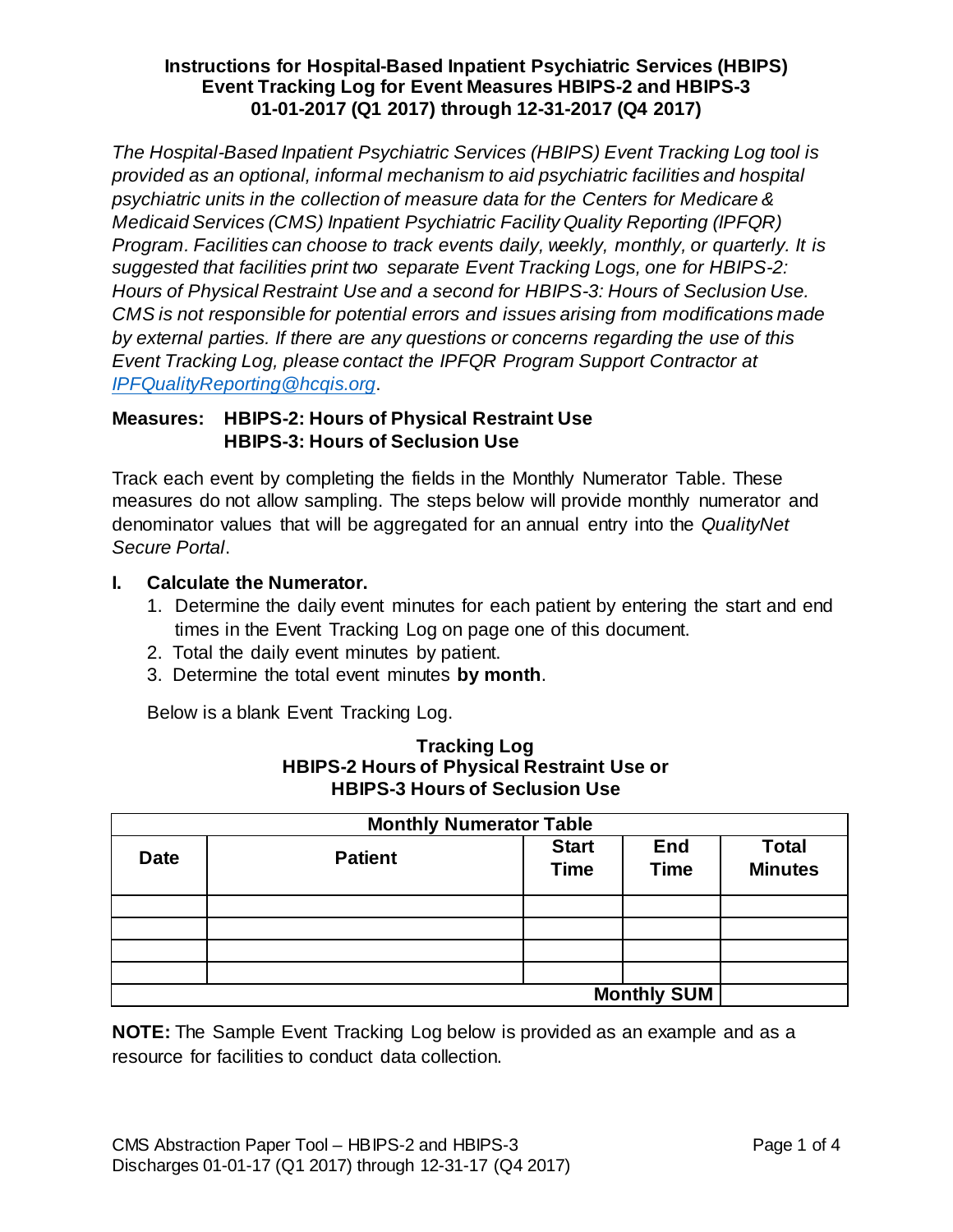# **Sample Event Tracking Log HBIPS-2 Hours of Physical Restraint Use or HBIPS-3 Hours of Seclusion Use**

| <b>Monthly Numerator Table</b> |                |                             |                           |                                |  |  |
|--------------------------------|----------------|-----------------------------|---------------------------|--------------------------------|--|--|
| <b>Date</b>                    | <b>Patient</b> | <b>Start</b><br><b>Time</b> | <b>End</b><br><b>Time</b> | <b>Total</b><br><b>Minutes</b> |  |  |
| 7/1/20XX                       | John Doe       | 0900                        | 1000                      | 60                             |  |  |
| 7/2/20XX                       | Jane Doe       | 1300                        | 1413                      | 73                             |  |  |
| 7/3/20XX                       | Mr. Who        | 1100                        | 1200                      | 60                             |  |  |
| 7/30/20XX                      | John Doe       | 0900                        | 1000                      | 60                             |  |  |
| <b>Monthly SUM</b>             |                |                             |                           | 253                            |  |  |

4. Divide total **monthly minutes** by 60 minutes to convert to hours.

# **Monthly Calculation Example**

For the month of July, the facility's total minutes of Restraint (or Seclusion) Use = 253. Divide the total minutes of Restraint (or Seclusion) Use by 60 minutes:  $253 \div 60 = 4.22$  hours. The total for July is 4.22 hours of Restraint (or Seclusion) Use.

The table below is provided as an optional tracking tool to determine the annual numerator value.

| <b>Monthly Values (Total Hours by Month)</b>    |      |  |  |  |
|-------------------------------------------------|------|--|--|--|
| January                                         |      |  |  |  |
| February                                        |      |  |  |  |
| March                                           |      |  |  |  |
| April                                           |      |  |  |  |
| May                                             |      |  |  |  |
| June                                            |      |  |  |  |
| July                                            | 4.22 |  |  |  |
| August                                          |      |  |  |  |
| September                                       |      |  |  |  |
| October                                         |      |  |  |  |
| November                                        |      |  |  |  |
| December                                        |      |  |  |  |
| <b>Aggregate Annual Numerator (Total Hours)</b> |      |  |  |  |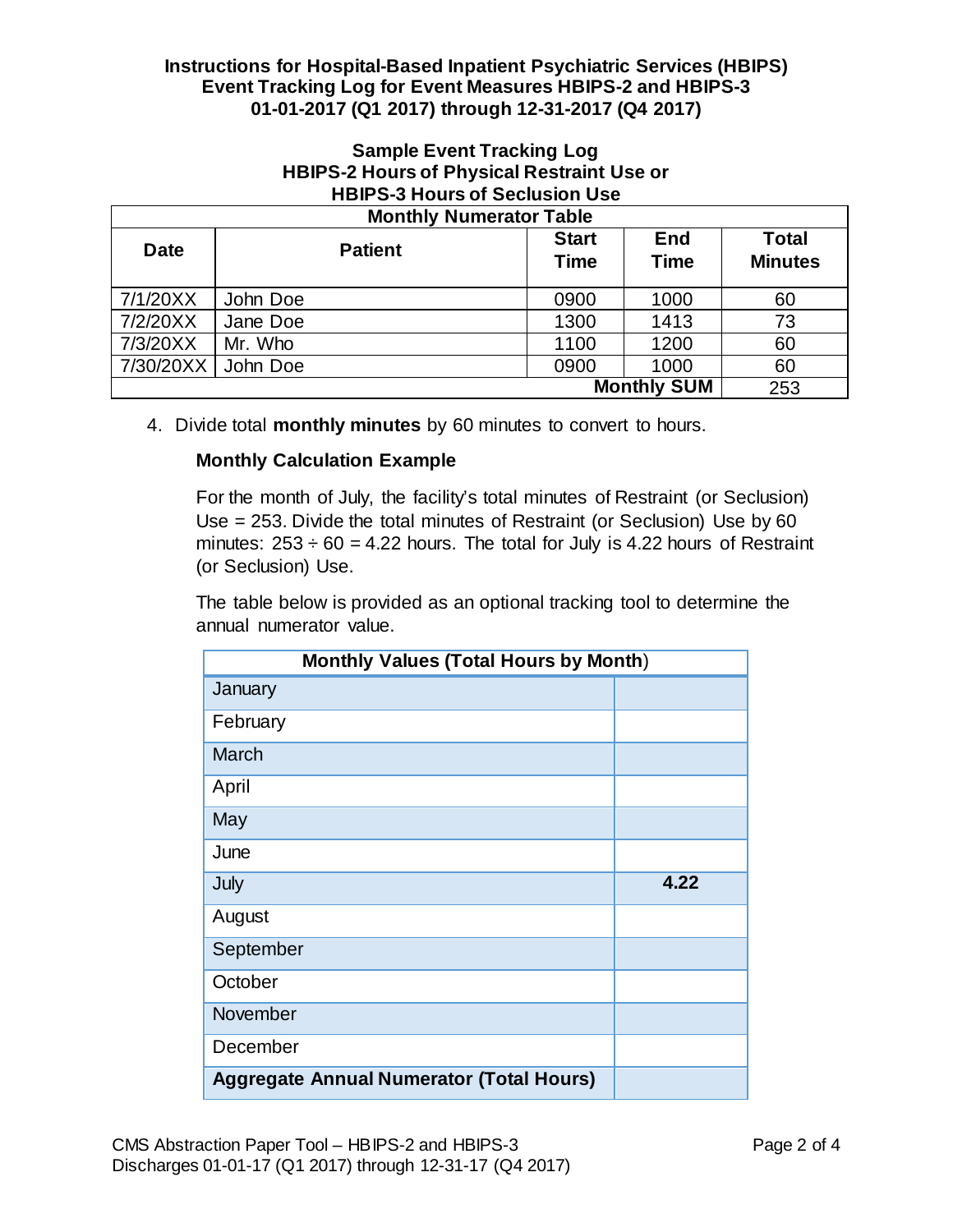5. Enter the total hours (from Step 4) into the Numerator field on page three, Step A.

# **II. Calculate the Denominator.**

- 1. Determine the total number of Inpatient Days by month for each patient.
- 2. Determine the annual total of Inpatient Days for each patient (i.e., add January through December monthly totals for each patient).
- 3. Determine the annual total of Inpatient Days for all patients by summing the annual totals for each patient.
- 4. Determine the total number of Leave Days (defined below) for each patient, i.e., add January through December monthly totals for each patient.

The *Specifications Manual for Joint Commission National Quality Measures*  defines a leave day as an authorized or unauthorized absence of a Medicare/Non-Medicare patient from a psychiatric care setting, excluding discharges, during which the patient is absent from the psychiatric care setting at the time of the daily census and is not under the direct supervision of psychiatric care setting staff while absent.

- 5. Determine the annual total of Leave Days for all patients by summing the annual totals for each patient.
- 6. Subtract the annual Total Leave Days from the annual Total Inpatient Days to determine the Total Number of Days.
- 7. Enter the Total Number of Days (from Step 5) into the Denominator field on page three of this document, Step B.

# **Aggregate Annual Denominator Calculation Example**

Total number of Inpatient Days  $= 14,266$ . Total number of Leave Days  $= 200$ . Subtract the Leave Days from the Inpatient Days:  $14,266 - 200 = 14,066$  days.